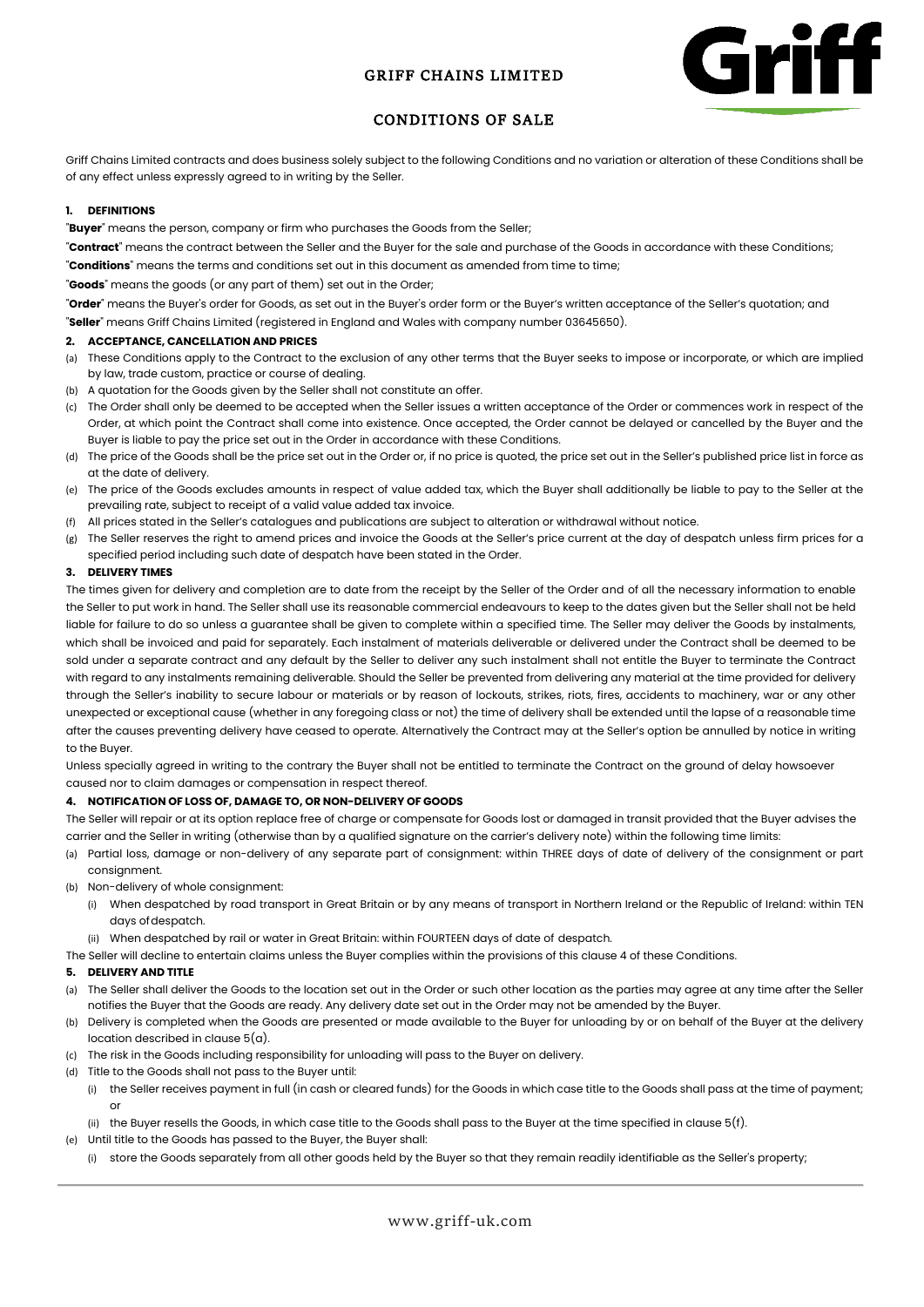- (ii) not remove, deface or obscure any identifying mark or packaging on or relating to the Goods;
- (iii) maintain the Goods in a satisfactory condition and keep them insured against all risks for their full price from the date of delivery;
- (iv) notify the Seller immediately if:
	- (A) it takes any step or action in connection with it entering into administration, provisional liquidation or any composition or arrangement with its creditors (other than in relation to a solvent restructuring), obtaining a moratorium, being wound up (whether voluntarily or by order of the court, unless for the purpose of solvent restructuring), having a receiver appointed to any of its assets or ceasing to carry on business;
	- (B) it suspends, threatens to suspend, ceases or threatens to cease to carry on all or a substantial part of its business; or
	- (C) its financial positon deteriorates so far as to reasonably justify the opinion that its ability to give effect to the terms of the Contract is in jeopardy; and
- (v) give the Seller such information as the Seller may reasonably require from time to time relating to:

(A) the Goods; and

- (B) the ongoing financial position of the Buyer.
- (f) Subject to clause  $5(q)$ , the Buyer may resell or use the Goods in the ordinary course of its business (but not otherwise) before the Seller receives payment for the Goods. However if the Buyer resells the Goods before that time:
	- (i) it does so as principal and not as the Seller's agent; and
	- (ii) title to the Goods shall pass from the Seller to the Buyer immediately before the time at which the resale occurs.
- (g) At any time before title to the Goods passes to the Buyer, the Seller:
	- (i) may by notice in writing, terminate the Buyer's right under clause  $5(f)$  to resell the Goods or use them in the ordinary course of its business; and
	- (ii) require the Buyer to deliver up all Goods in its possession that have not been resold, or irrevocably incorporated into another product and if the Buyer fails to do so promptly, enter any premises of the Buyer or of any third party where the Goods are stored in order to recover them.

## **6. PAYMENT AND TERMS**

Payment shall be in accordance with the terms of the Order subject to trade and/or bank references being furnished by the Buyer to the Seller's satisfaction. The Seller otherwise reserves the right to require payment in full prior to the commencement of work on the Goods ordered. Unless otherwise stated the Seller may invoice for the Goods at any time after the Goods have been delivered or have been confirmed to the Buyer as available for delivery, with payment terms being strictly net monthly account and are due for payment at the end of the month following that in which the invoice was sent. Thereafter a charge at 2% per month will be made on all overdue accounts. Time for payment shall be of the essence of the Contract. In any event the Buyer shall pay for the Goods without any deductions, counterclaim, withholding or set off whatsoever.

# **7. DEFECTIVE MATERIAL OR WORKMANSHIP, LIMITATION OF LIABILITY**

- (a) Every effort is made to ensure sound material and workmanship but beyond replacing or repairing actual parts returned by the Buyer as defective and proved to the satisfaction of the Seller to be defective owing to faults in workmanship or material the Seller shall not be liable for any loss or damage happening consequent upon the failure of such faulty product. Unless specifically stated the Seller does not in any way warrant any material or its quality, condition or sufficiency for any purpose and the Seller shall not be liable for any damage of whatsoever kind howsoever or wheresoever arising whether in respect of original or replaced materials and the Seller's undertaking to replace as above is to be its only liability.
- (b) The Seller will not repair or replace free any Goods found to be defective through faults in the design or construction of patterns or drawings supplied by the Buyer.
- (c) The Seller shall not be liable to replace or repair Goods not of its manufacture and the Buyer shall only be entitled to such rights as the Seller may receive and be able to enforce upon the actual manufacturer.
- (d) All heat treatment is carried out at the Buyer's risk and the Seller cannot be held responsible for any damage or consequential loss.
- (e) The restrictions on liability in this clause 7 apply to every liability arising under or in connection with the Contract including liability in contract, tort (including negligence), misrepresentation, restitution or otherwise.
- (f) Nothing in these Conditions limits any liability which cannot legally be limited.
- (g) Subject to clause 7(f), the Seller's total liability to the Buyer shall not exceed the price of the Goods.
- (h) Subject to clause 7(f), the Seller shall not be liable for the following types of loss: loss of profits; loss of sales or business; loss of agreements or contracts; loss of anticipated savings; loss of or damage to goodwill; and indirect or consequential loss.

#### **8. TESTING**

Where material and Goods are supplied subject to inspection or testing by the Buyer and passed by the inspector appointed they shall not thereafter be returnable and no complaint relating to such material or Goods will thereafter be entertained by the Seller.

#### **9. PACKING**

Goods will be despatched loose except when the Contract expressly includes packing. Where Goods are despatched in returnable containers the Buyer shall pay the cost of carriage back to the Seller.

## **10. DRAWINGS**

Any descriptive specifications, drawings and particulars of weights and dimensions submitted in connection with the Seller's catalogues, price lists and other advertisement matter are intended merely to present a general idea of the Goods described therein and none of these shall form part of any Contract or have any contractual force.

The Seller accepts no responsibility for the accuracy of drawings, patterns or specifications supplied by the Buyer.

# **11. INTELLECTUAL PROPERTY RIGHTS**

The Buyer shall indemnify the Seller against all damages, penalties, costs, claims or liabilities arising from infringement or alleged infringement of any third party's intellectual property rights resulting from execution of work by the Seller to the Buyer's specifications on express or implied instructions received from the Buyer.

## **12. WEIGHTS**

No claim for short weight shall be allowed unless the Seller is advised by the Buyer immediately on receipt of material and an opportunity is given to